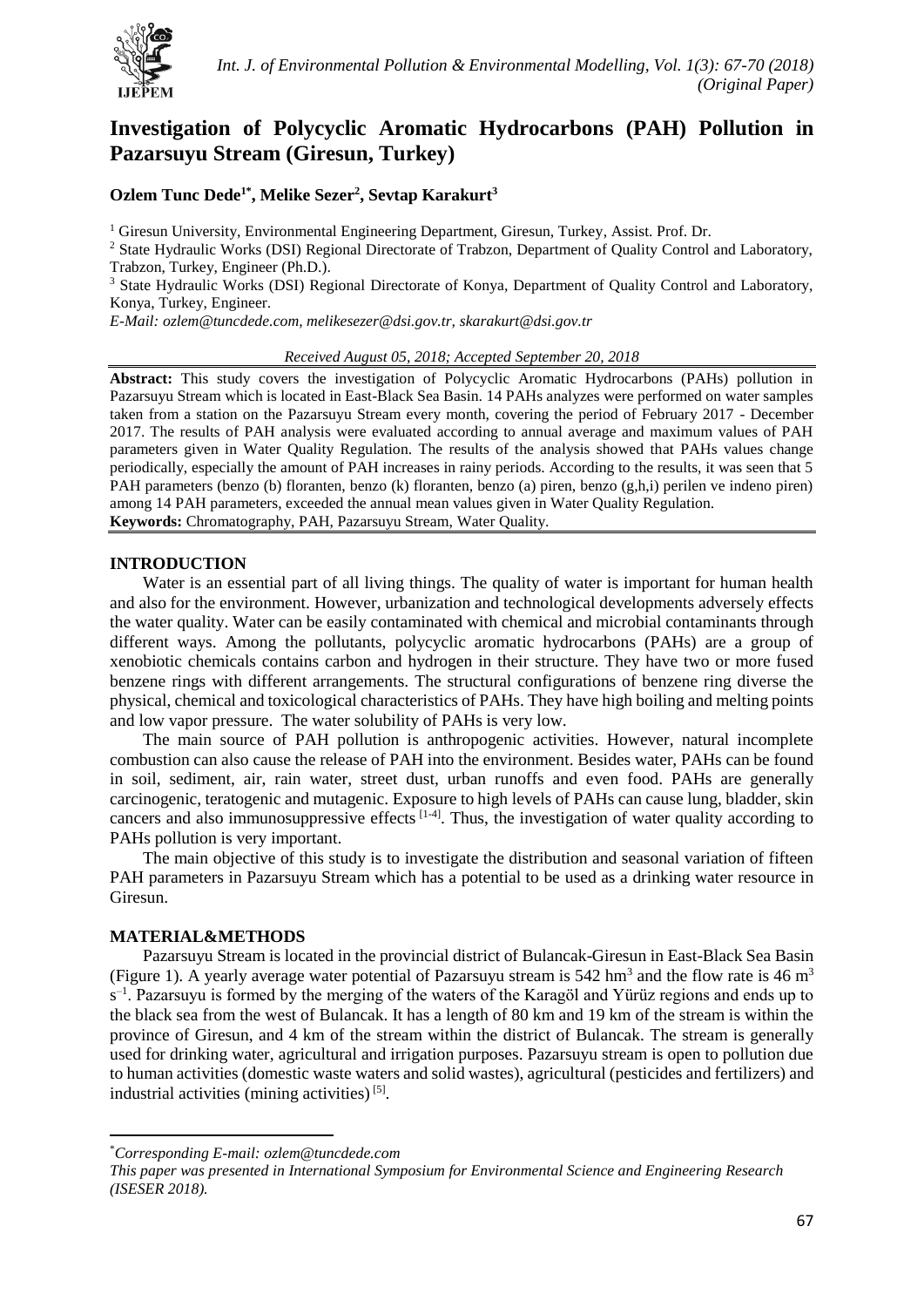

**Figure 1.** Pazarsuyu Stream, Giresun, Turkey (https://www.arcgis.com/home/webmap/viewer.html)

Water samples were collected from Pazarsuyu Stream at one station every month over the period from February 2017 to December 2017. The samples were collected in 1 L amber glass bottles. Bottles were sealed tightly, stored in a cooler at 4°C and transported to the DSI Water Analysis Laboratory in accordance with "Standard Methods 1060 Collection and Preservation of Samples" [6]. Water samples were extracted using a solid phase extraction (SPE) system according to the established procedures in EPA 550.1  $[7]$ . The chromatographic analysis of PAH was done by using high performance liquid chromatography (HPLC) (Agilent, USA) with Agilent Zorbax Eclipse PAH column (4.6x100 mm, 3.5  $\mu$ m) <sup>[8]</sup>. The operating conditions of HPLC were given in Table 1.

| Model               | <b>HPLC 1200</b>                                 |        |  |
|---------------------|--------------------------------------------------|--------|--|
| Dedector            | $UV: ex:270nm - Em:330nm$<br>Floresans:254-360nm |        |  |
|                     |                                                  |        |  |
| Column Temperature  | $30^{\circ}$ C                                   |        |  |
| Retention Time (RT) | Naphthalene                                      | 2,835  |  |
|                     | Acenaphthylene                                   | 4,464  |  |
|                     | Fluorene                                         | 4,738  |  |
|                     | Phenanthrene                                     | 5,481  |  |
|                     | Fluoranthene                                     | 7,234  |  |
|                     | Pyrene                                           | 7,880  |  |
|                     | Chrysene                                         | 11,067 |  |
|                     | Benzo[b]fluoranthene                             | 13,239 |  |
|                     | Benzo[k]fluoranthene                             | 14,306 |  |
|                     | Benzo[a]pyrene                                   | 15,073 |  |
|                     | $Benzo[g,h,i]$ per ylene                         | 17,316 |  |
|                     | Indeno pyrene                                    | 18,086 |  |
| <b>Flow Rate</b>    | $2.000$ mL/min                                   |        |  |
| Mobile phase        | Pure water and acetonitrile                      |        |  |

**Table 1.** The operation conditions of HPLC

# **RESULTS&DISCUSSIONS**

Analysis of 14 PAH parameters has been conducted during experimental period and the minimum, maximum values and standard deviation of analysis results were listed in Table 2.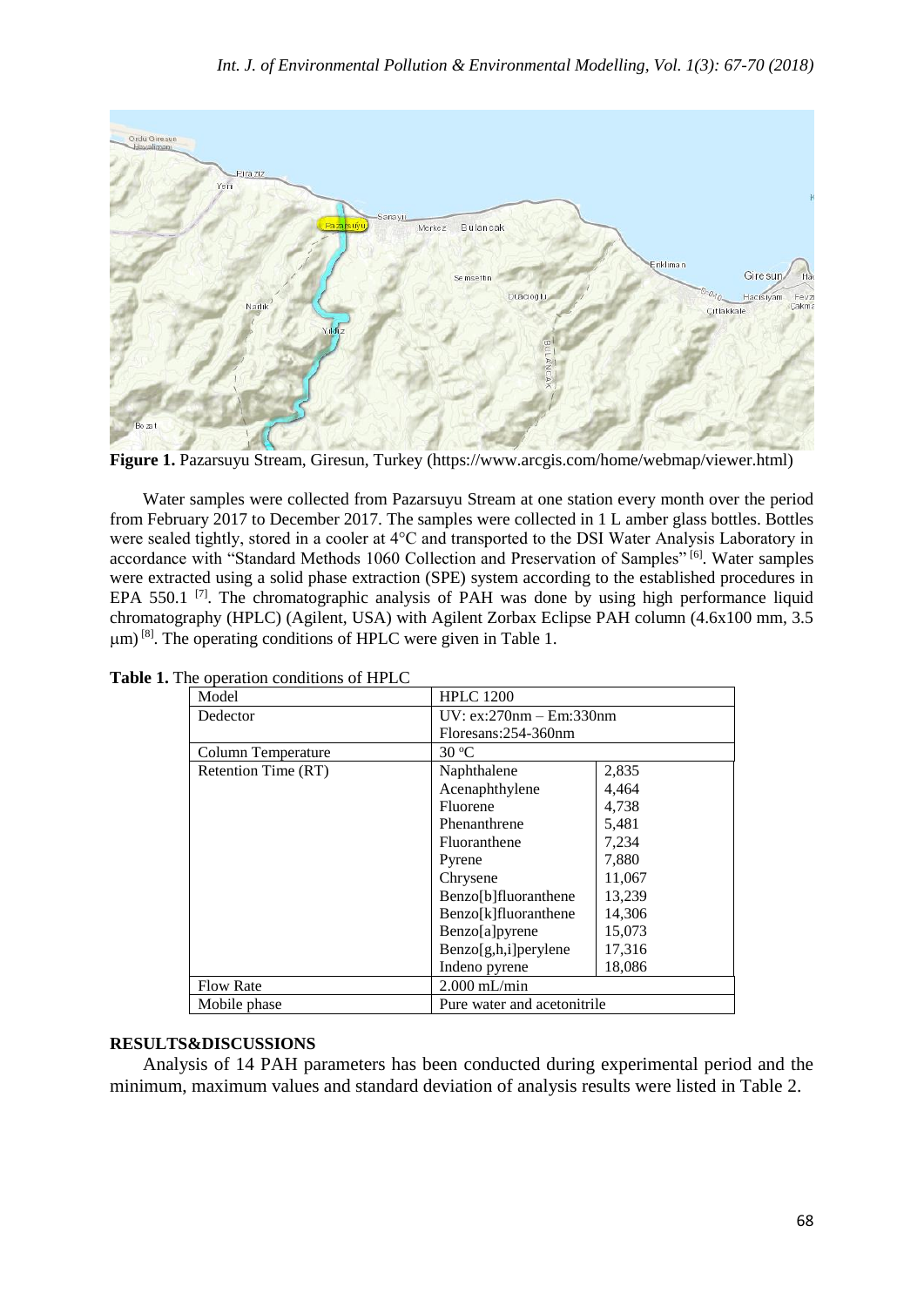|                       |                                             | <b>Pazarsuyu Stream</b>         |                                 |                                     |                                     |  |
|-----------------------|---------------------------------------------|---------------------------------|---------------------------------|-------------------------------------|-------------------------------------|--|
| <b>PAH</b> parameters | <b>Annual Average</b><br>Values $(\mu g/L)$ | <b>Min Value</b><br>$(\mu g/L)$ | <b>Max Value</b><br>$(\mu g/L)$ | <b>Average Value</b><br>$(\mu g/L)$ | <b>Standard</b><br><b>Deviation</b> |  |
| Naphthalene           | 2                                           | n.d.                            | 0,1321                          | 0,0415                              | 0,0609                              |  |
| Acenaphthylene        | 6                                           | n.d.                            | 0,0068                          | 0,0054                              | 0,0021                              |  |
| Fluorene              | 3,4                                         | n.d.                            | 0,0038                          | 0,0023                              | 0,0016                              |  |
| Phenanthrene          | 1,4                                         | n.d.                            | 0.0076                          | 0.0031                              | 0,0035                              |  |
| Fluoranthene          | 0,0063                                      | n.d.                            | 0.0020                          | 0.0014                              | 0,0008                              |  |
| Pyrene                | 0,1                                         | n.d.                            | 0,0026                          | 0,0016                              | 0,0009                              |  |
| Benzo(a)luoranthene   | 0,1                                         | n.d.                            | 0,0008                          | 0,0006                              | 0,0002                              |  |
| Chrysene              | 1,9                                         | n.d.                            | 0,0012                          | 0,0009                              | 0,0003                              |  |
| Benzo(e)pyrene        | 0,6                                         | n.d.                            | 0,0028                          | 0,0017                              | 0,0016                              |  |
| Benzo(b)fluoranthene  | $\mathbf{0}$                                | n.d.                            | 0,0016                          | 0,0010                              | 0,0005                              |  |
| Benzo(k)fluoranthene  | $\Omega$                                    | n.d.                            | 0,0007                          | 0,0007                              |                                     |  |
| Benzo(a)pyrene        | 0,00017                                     | n.d.                            | 0,0010                          | 0,0008                              | 0,0003                              |  |
| Benzo(g,h,i)perylene  | $\mathbf{0}$                                | n.d.                            | 0,0021                          | 0,0014                              | 0,0010                              |  |
| Indeno pyrene         | $\theta$                                    | n.d.                            | 0,0013                          | 0,0009                              | 0,0004                              |  |

**Table 2.** The minimum and maximum PAH values, corresponding annual average values given in Turkish Surface Water Quality Regulation

n.d. not detected

The results were evaluated according to the annual average PAHs values given in Turkish Surface Water Quality Regulation<sup>[9]</sup> (Table 1). The single PAHs concentrations ranged from not detected to 0,1321 µg L-1. It was determined that 5 PAH parameters were above the limit values given in the Turkish regulation. Especially, the annual average values for benzo(b)fluoranthene, benzo(k)fluoranthene, benzo(g,h,i)perylene and indeno pyrene, were set to zero concentration.

The seasonal change in PAH concentrations was also given in Figure 2. It was seen that PAH concentrations was high at mainly rainy seasons.



**Figure 2.** Seasonal change in PAH concentrations